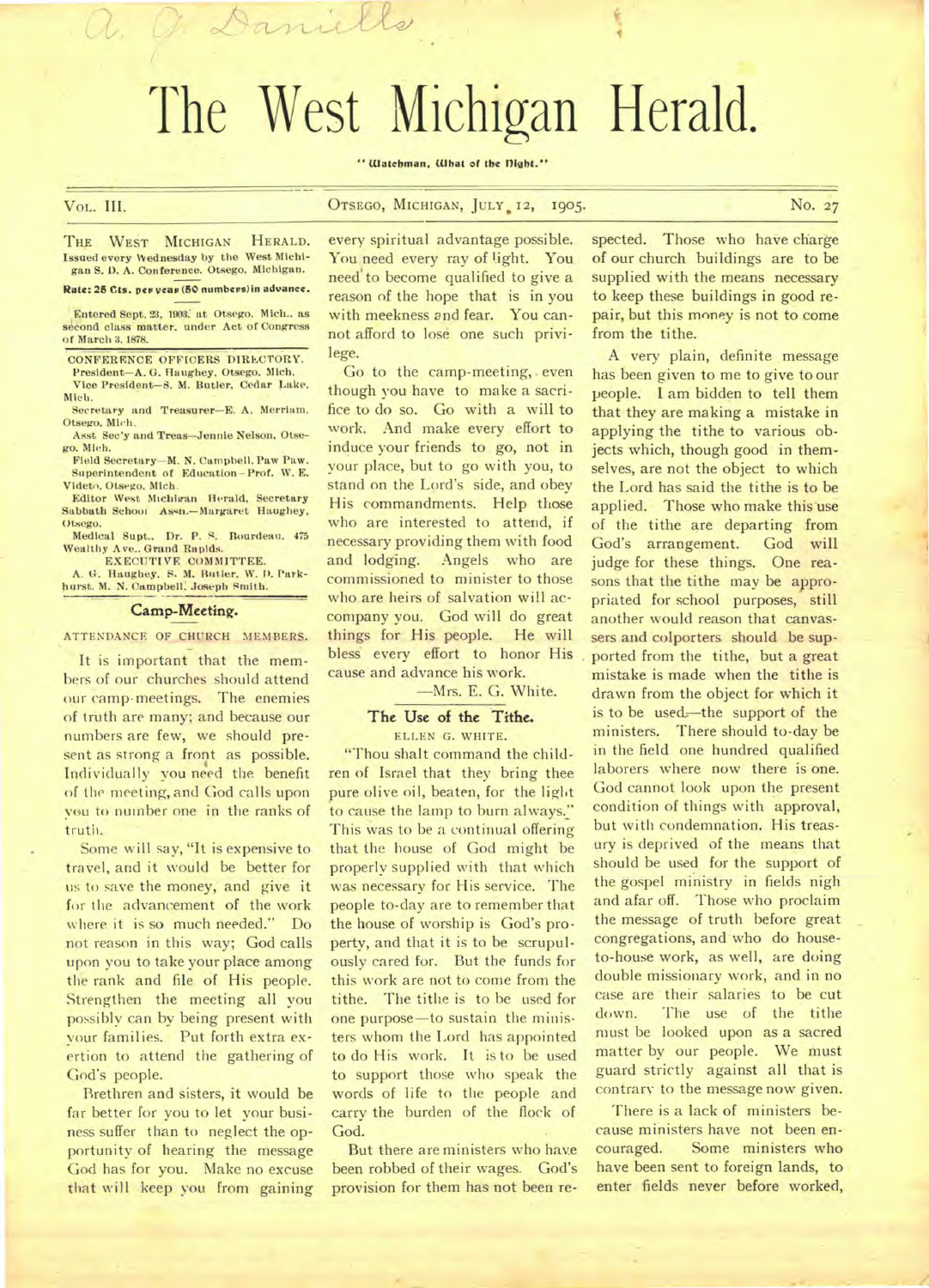have been given the instruction, "You must sustain yourselves. We have not the means with which to support you. This ought not to be if the tithe, with gifts and offerings, was brought into the treasury. When a man enters the ministry, he is to be paid from the tithe enough to sustain his family. He is not to feel that he is a beggar. The impression is becoming quite common that the sacred disposition of the tithe no longer exists. Many have lost their sense of the Lord's requirements. The tithe is sacred, reserved by God for Himself. It is to be brought into His treasury to be used to sustain the gospel laborers in their work. For a long time the Lord has been robbed because there are those who do not realize that the tithe is God's reserved portion.

Many ministers are lying in their graves, brought there by sorrow and disappointment, and by the hardship brought upon them because they did not receive sufficient for their labors.

Let us remember that God is a God of justice and equity. There would to-day be many more ministers in the field, but they are not encouraged to labor. Many workers have gone into the grave heartbroken because they had grown old and could see that they were looked upon as a burden. But had they been retained in the work, and given an easy place, with a whole or part of their wages, they might have accomplished much good. During their term of labor these men have done double labor. They felt so heavy a burden for souls that they had no desire to be relieved of overwork. •The heavy burdens borne shortened their lives. The widows of these ministers are never to be forgotten, but should, if necessary, be paid from the tithe.

Read carefully the third chapter of Malachi, and see what God says about the tithe. If our churches will take their stand upon the Lord's work, and be faithful in paying their tithe into His treas-

ury, His laborers will be encouraged to take up ministerial work. More men would give themselves to the ministry were they not told of the depleted treasury. There should be an abundant supply in the Lord's treasury, and there would be if selfish hearts and hands had not made use of the tithe to support other lines of work. God's reserved resources are to be used in no such haphazard way. The tithe is the Lord's, and those who meddle with it will be punished with the loss of their heavenly treasury unless they repent. Let the work no longer be hedged up because the tithe has been diverted into various channels other than the one to which the Lord said it should go. Pfovision is to be made for these other lines of work. They are to be sustained; but not from the tithe. God has not changed; the tithe is to be used for the support of the ministry. The opening of new fields requires more ministerial efficiency than we now have, and there must be means in the treasury.

# **A' God-Given Plan.**

The plan of aiding the mission school work of the Southern Missionary Society by means of the Self-Denial box is not of human origin. It was first suggested by Sister E. G. White, January, 1904. At the General Conference Council in College View, September, 1904, Sister White explained how it was given to her, and also gave a very earnest exhortation concerning the use of these boxes. She said:

"As I have considered the poverty and needs of the Southern field I have been greatly distressed. I have earnestly desired that some method might be devised by which the work for the colored people could be sustained. One night as I was praying for this needy field a scene was presented to me which I will describe.

"I saw a company of men working, and asked them what they were doing. One of them replied,

`We are making little boxes to be placed in the home of every family that is willing to practice Self-Denial, and to send of their means to help the work among the colored people of the South. Such boxes will be a constant reminder of the needs of this destitute race, and the giving of the money that saved by economy and self-denial will be an excellent education for all members of the family.'

"I have written concerning these boxes, and the self-denial they will encourage, and I now ask if you will respect the light that God has given His people ? These boxes should be used more than they have been. And let no one ever by pen or voice hinder their circulation.

"Let every mother teach her children lessons in self-denial. Oh, how much money we waste on useless articles in the house, on ruffles and fancy dresses, and on candies and other articles we do not need. Parents, teach your children that it is wrong to spend God's money in self-gratification. Tell them of the poor colored people, and their needs, and encourage them to save their pennies wherever possible to be used, in missionary work. They will gain a rich experience through the practice of self-denial, and such lessons will often keep them from acquiring habits of intemperence.

"Let the work of these self-denial boxes be carried on more than has yet been. And do not weary of their use. We also ask you to give of your clothing such articles as you do not need.

"The Saviour commended the widow who cast her might into the temple. Others had put in of abundance, but she had given of her living, all that she had.

"The Lord calls upon every one to whom he has entrusted means to give for the support of His work. And he will greatly bless those who follow His example of self-denial.

In forwarding donations to this society through the "regular channels," please be sure to state defi-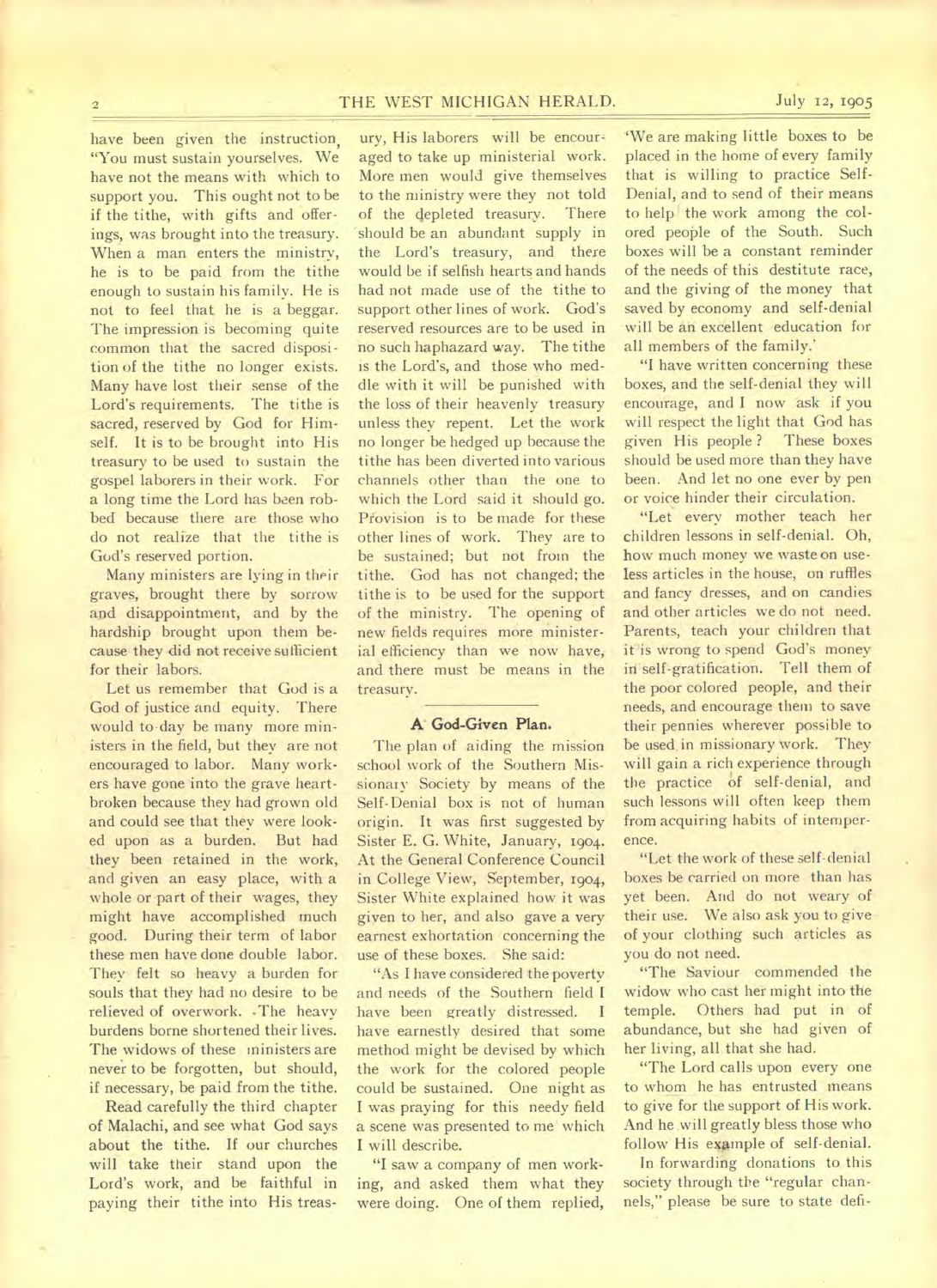nitely what the money is for. It is not enough to say that it is for the colored work, or for the work in the South. If you want your donations to be used in establishing and maintaining schools for the colored people, please to say to your librarian or church treasurer that it is "for the Southern Missionary Society."

> C. P. BOLLMAN, Sec'y. S. M. S.

# Hollanders Attention.

The time for our annual campmeeting is drawing near. The people of this conference are looking with glad expectancy toward the day of its commencement, and to the Holland brethren and sisters and the Holland work in general this coming camp-meeting means a great deal.

Our conference is doing its utmost for the progress of the work among our nationality, and in harmony with this spirit, the Holland speaking people will be given the privilege of hearing preaching in their own language at the campmeeting. Council meetings will be held also, for the purpose of studying the needs of the Holland work.

We therefore urge all our Holland brethren and sisters to make a special effort to attend the campmeeting at Allegan next month-Let all feel the importance of these meetings and their individual responsibility in this matter. Our English speaking brethren manifest a great interest in the progress of the Holland work. Surely we as Hollanders ought to have even a much greater interest. Therefore let us show our burden for our work by attending the camp-meeting in order to insure its success.

> Yours in Christ, J. W. HOFSTRA.

### **'financial.**

| June Receipts.                  |            |  |
|---------------------------------|------------|--|
| Tithe,                          | \$1,313 79 |  |
| Washington Fund,                | 1985       |  |
| <b>Mission Board Offerings,</b> | 422        |  |

| Weekly Offerings,                | 20 70  |      |
|----------------------------------|--------|------|
| Tent and Camp-meeting fund 15 75 |        |      |
| Cedar Lake Academy,              |        | 6 50 |
| Mexican Mission,                 |        | 500  |
| Haskell Home,                    |        | 3 75 |
| West Michigan Herald,            |        | 505  |
| Sabbath-School Offerings         | 35 26  |      |
| On Account,                      | 135 10 |      |
| Merchandise,                     | 24 32  |      |
| Express,                         |        | 30   |
|                                  |        |      |

# **June Tithe Receipts.**

 $$1,59859$ 

| June Title Receipts. |             |
|----------------------|-------------|
| Battle Creek,        | 474 53      |
| Berrien Springs,     | 101 07      |
| Belding,             | $Q$ 22      |
| Bedford,             | 67 20       |
| Burlington,          | 24 86       |
| <b>Byron Center</b>  | II 88       |
| Carson City,         | 19 05       |
| Cedar Lake,          | 52 69       |
| Eaton Rapids,        | 3 74        |
| Grand Ledge,         | 25 90       |
| Grand Rapids,        | 150 62      |
| Hesperia,            | 16 37       |
| Individuals,         | 216 00      |
| Medical Department,  | 20 00       |
| Mendon,              | 19 4I       |
| Monterey,            | 45 00       |
| Mt. Pleasant,        | <b>I</b> 00 |
| Orange,              | 3 60        |
| Otsego,              | II 79       |
| Palo,                | 18 00       |
| Trufant,             | 11 91       |
| Waverly,             | 9 9 5       |
|                      |             |

# \$1,313 79

# How to be a Successful **Sabbath-School Teacher.**

I. Come every Sabbath.

2. If you must be away, provide a substitute.

3. If you cannot provide a substitute, notify the superintendent.

4. Come early.

5. Give your entire attention to your class.

6. While teaching, be sure you have the attention of all.

7. Teach the lesson.

8. Question rather than lecture.

9. Teach the practical.

io. Be sure your teaching is effective.

II. Encourage them to commit Scripture to memory.

12. Educate them to bring a contribution.

13. Cultivate a missionary spirit in your class.

14. Have the missionary spirit yourself.

15. Be wise as serpents and harmless as doves.

16. Stand by your superintendent.

17. Live near the Saviour.

18. Give your best work to God.

## -Selected.

# **flews and notes.**

The editor spent last Sabbath in Kalamazoo.

Elder A. G. Haughey spent last Sabbath with the church at Rothbury.

The summer school at the Emmanuel Missionary College is progressing nicely.

Will the Sabbath-school secretaries who have not sent in their reports PLEASE do SO at ONCE?

Brother J. W. Hofstra, who is holding a tent meeting at Robinson says, "My tent work is progressing favorably at this place."

Elders G. B. Thompson, A. G. Haughey, W. D. Parkhurst, and M. N. Campbell will hold some meetings in Battle Creek in the near future.

Miss Jessie Counselman, who has been connected with the Michigan Home for Girls as resident nurse, has gone to Aurora, Ill., to engage in the medical missionary work.

Providence permitting, Elder A. G Haughey will visit the follow. ing places:

| Mendon     |   | July $15$     |
|------------|---|---------------|
| West Olive | ۰ | $\int$ uly 22 |
| Ceresco    |   | July 29       |

Doctor Julia A. White, who has been connected with the Battle Creek Sanitarium for some time, is at her home near Kalamazoo. Her parents are in failing health and

# July 12, 1905. THE WEST MICHIGAN HERALD. 3